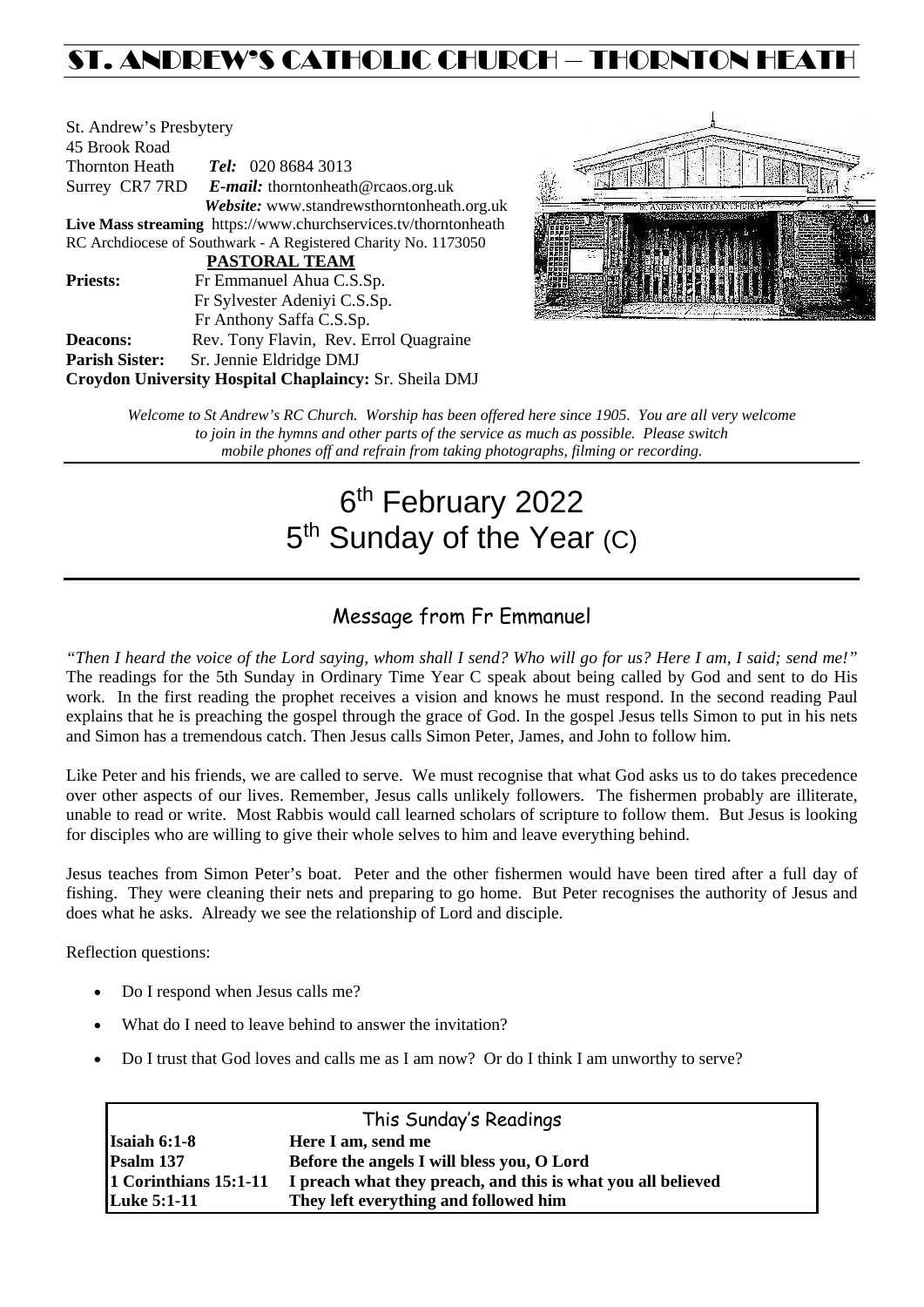# Diary for the Week

|                                    |                    | $1011$ $1011101$                       |                                           |
|------------------------------------|--------------------|----------------------------------------|-------------------------------------------|
| <b>Sunday 6th February</b>         |                    | 6.00pm (Saturday) First Mass of Sunday | Special Intentions - Wellbeing            |
| 5 <sup>th</sup> Sunday of the Year | 9.30am             | <b>Mass</b>                            | Deceased Members of Wijeratne             |
|                                    |                    |                                        | <b>Family RIP</b>                         |
|                                    | 11.30am            | Mass                                   | Ajibola Oyeyinka RIP                      |
|                                    | 6.00 <sub>pm</sub> | <b>Mass</b>                            | For the people of the parish              |
|                                    | $7.00 - 9.00$ pm   | <b>Charismatic Prayer Group</b>        |                                           |
| Monday $7th$ February              | 7.30am             | <b>Mass</b>                            | Timothy & Cleta Andradi RIP               |
|                                    | 10.00am            | Mass                                   | <b>Sr Mary Martin RIP</b>                 |
| Tuesday 8 <sup>th</sup> February   | 7.30am             | Mass                                   | Mavis Eastaugh RIP                        |
|                                    | 10.00am            | <b>Mass</b>                            | Terence Maughan RIP 2 <sup>nd</sup> Month |
|                                    |                    |                                        | Anniv                                     |
| Wednesday 9 <sup>th</sup> February | 7.30am             | <b>Mass</b>                            |                                           |
|                                    | 10.00am            | Mass                                   | For the Repose of the Soul of Juliana     |
|                                    |                    |                                        | Hayfron RIP                               |
| Thursday 10 <sup>th</sup> February | 7.30am             | <b>Mass</b>                            |                                           |
|                                    | 10.00am            | <b>Mass</b>                            | Diane Philbey RIP                         |
| Friday 11 <sup>th</sup> February   | 7.30am             | <b>Mass</b>                            |                                           |
|                                    | 10.00am            | <b>Mass</b>                            | Christine Marchant & Valentina            |
|                                    | $10.30 - 12$ noon  | <b>Adoration</b>                       | Anthony Zammit RIP                        |
|                                    | <b>6.30pm</b>      | <b>Brownies/Guides (hall)</b>          |                                           |
| Saturday 12 <sup>th</sup> February | 9.30am             | <b>Mass</b>                            |                                           |
|                                    | $10.00 - 10.30$ am | <b>Confessions</b>                     |                                           |
|                                    | $5.00 - 5.30$ pm   | <b>Confessions</b>                     |                                           |
|                                    | 6.00 <sub>pm</sub> | <b>First Mass of Sunday</b>            | For the people of the parish              |
| <b>Sunday 13th February</b>        | $9.30$ am          | <b>Mass</b>                            | Rose Gallery RIP Anniv                    |
| $6th$ Sunday of the Year           | 11.30am            | <b>Mass</b>                            | Paul Etuka RIP                            |
|                                    | 6.00 <sub>pm</sub> | Mass                                   | <b>Sr Mary Martin RIP</b>                 |
|                                    | $7.00 - 9.00$ pm   | <b>Charismatic Prayer Group</b>        |                                           |

Church cleaners: this week: Fifi's Group, next week: Sancho's Dusters

# St. Andrew's Parish Notices

# **FACEMASKS**

Please can we ask you to continue to use a face covering if you are able to and to use the hand sanitiser when entering our Church.

# **FIRST HOLY COMMUNIONS**

For First Holy Communion programme 2022, we are asking parents of children who are in year 3 or 4 from September 2021 to complete an application to register their children for the next programme by 13<sup>th</sup> February. Please complete the online form by following the link <https://forms.gle/EEDYdumEj2x3GEU78>

In order for the Sacraments to go ahead, we will need help from you. Thank you if you have already come forward but we still need more volunteer Catechists. If you have a child who would like to join the programme, please consider becoming a Catechist so we can move forward with our programme. Send your details via email into the office.

# **CHILDREN'S LITURGY**

We hope to resume our Children's Liturgy Group on the first Sunday after half term (27<sup>th</sup> February) for the 9.30am Mass. This will be for children ages 3 – 8years old. Parents with younger children can come along too but will need to stay with their children. We welcome volunteers to help as always but you will need to be DBS checked, please contact Bernadette to discuss this on 07729 322571.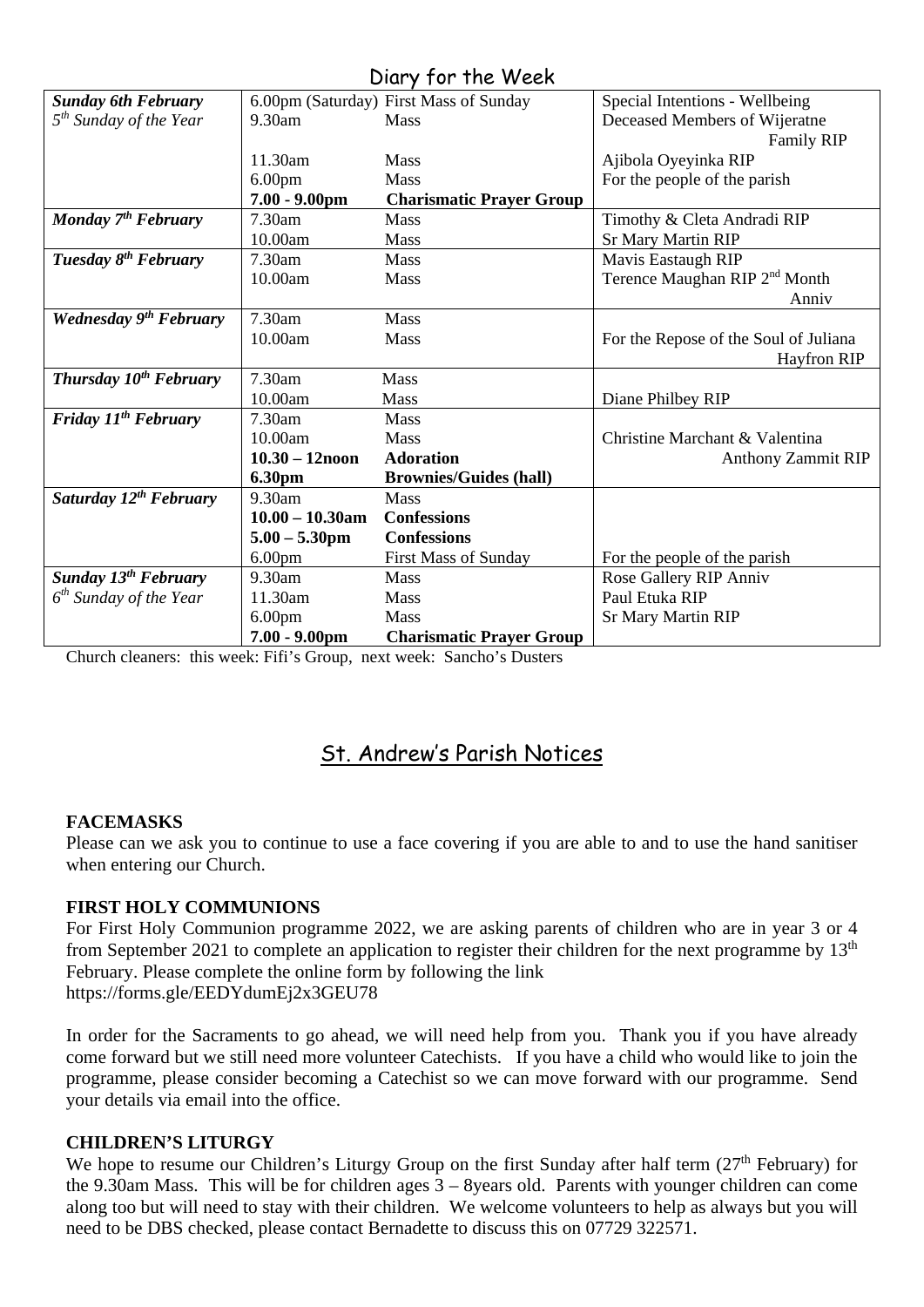# **MOTHER AND TODDLER GROUP**

The group are resuming and would like to invite you to come along. They have decided to change the day from Tuesday to Monday mornings. If you would like to come along, please meet in St Andrew's hall from 9.30 – 11.15am, ages from baby to 4 years old, £2 per session. Included in the price is a snack, crafts, storytime etc for the children and tea/coffee for parents/carers. Starting from Monday  $7<sup>th</sup>$  February, term-time only.

# **ALL NATIONS CATHOLIC CHARISMATIC GROUP UK FOODBANK**

The group have launched a food bank project in order to help families who are in need of extra help with regards to some food items. The next one will be held in St Andrew's Church hall on Saturday 12<sup>th</sup> February approximately from  $12.00 - 1.00$  pm. We would welcome any food donations, tinned, dry packets, etc. Please see the poster in the porch for more info and contact details. If you know of any families who may benefit from this, please let them know.

# **REPOSITORY**

The Repository will be open after the 9.30am and 11.30am Masses on Sunday.

# **CHARISMATIC PRAYER GROUP**

Please join our group for prayer meetings every Sunday evening in the Church from 7.00 – 9.00pm. All are very welcome to come along and join us in praises, prayers, Bible studies and youth group ministry. For further details please call Stella on 07983 775879.

# **ST ANDREW'S CHOIR**

The Choir at St. Andrews warmly welcome parishioners who would like to join the choir. If you can play an instrument, or have a love for singing you are most welcome. For more details or to sign up please speak to one of the choir leaders after mass.

# **ADORATION**

Please come in and spend some time in the presence of Our Lord in the Blessed Sacrament for Adoration every Friday from 10.30am – 12noon.

# **A DAY WITH JESUS**

The A Day with Jesus Group have resumed their meetings in St Andrew's Church. Please join them to pray together, sing praises, worship, say the Rosary, Divine Mercy and Adoration. The group meet every fourth Saturday of every month, the next one is on  $26<sup>th</sup>$  February, from  $12.30 - 4.00$ pm. All are very welcome to come along, for further information please call Simon on 07947 493683.

# **SECOND COLLECTION NEXT WEEK**

The second collection next week will be for the Catholic Association for Racial Justice. This collection is taken to support the work of the Catholic Church to promote racial justice in our schools, parishes and in wider society.

# **PARISH**

# *New Year's Resolution – Volunteer in the Parish*

Our parish needs you. A vital aspect of a church is people willing to bring their talents, experience and energy to our various ministries and activities. Could your New Year's resolution be getting involved in our parish life? This can be very fulfilling and help build our community. We have lots of different ways you can get involved such as: Church cleaners, general maintenance in and around the Church, gardening, maintenance in the hall etc. If you would like to have more info or to speak with Fr Emmanuel, please email the office and he will get in touch with you, all help would be very welcome. Thank you.